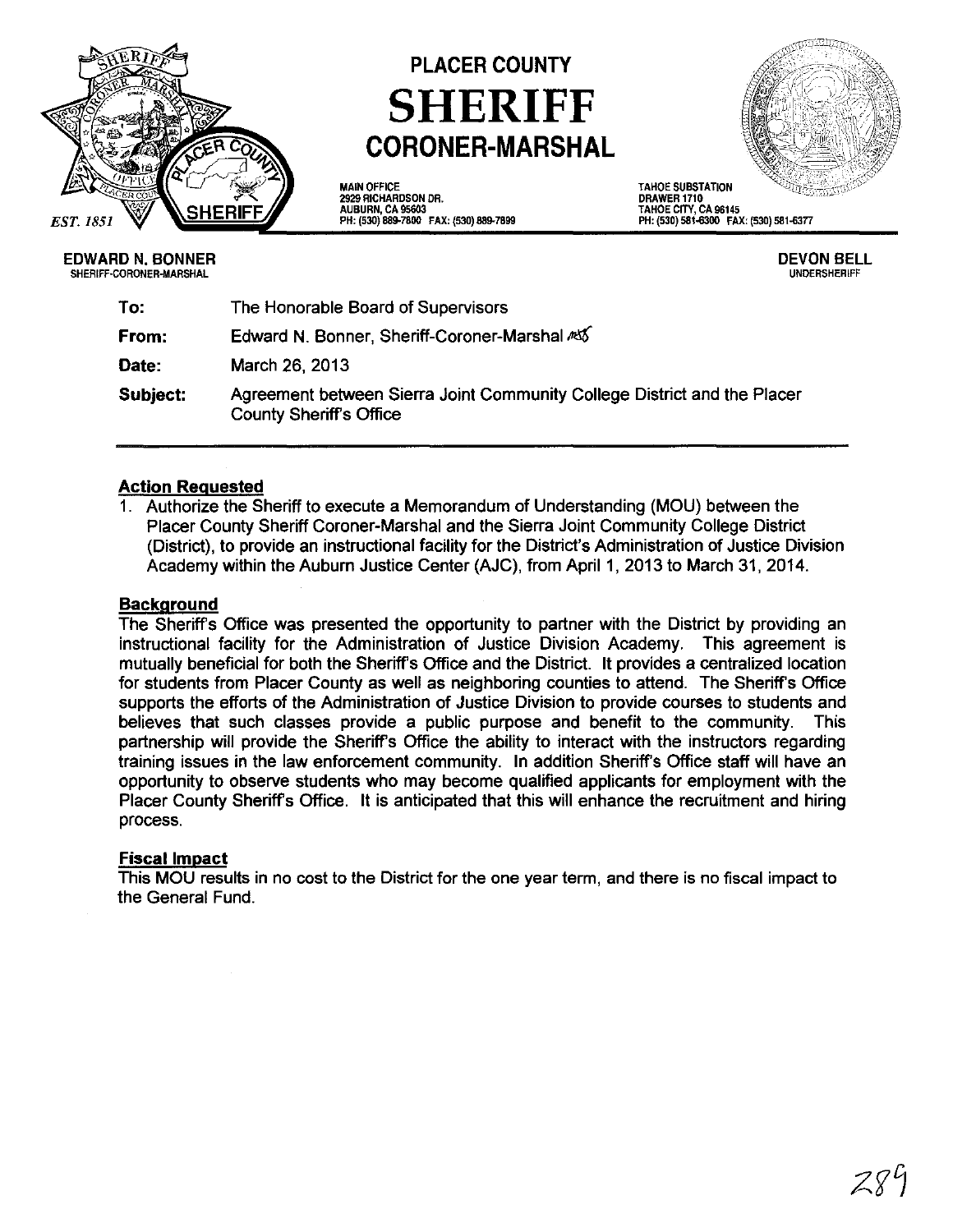COPY

#### **FACILITY USE MEMORANDUM OF UNDERSTANDING**

between

SIERRA JOINT COMMUNITY COLLEGE DISTRICT

and

#### PLACER COUNTY SHERIFF'S OFFICE

This Agreement ("Agreement") is entered into this 26<sup>th</sup> day of March 2013, by and between Sierra Joint Community College District ("District"), and Placer County Sheriffs Office on behalf of County of Placer ("Agency"), hereinafter referred individually as "Party" and collectively as "Parties", for the purpose of outlining the duties and responsibilities of each party as they relate to the use of facilities through the Agency.

#### **RECITALS**

**WHEREAS,** District offers Administration of Justice courses which are currently provided at the District's Roseville Gateway campus; and

**WHEREAS,** District's lease for the Roseville Gateway facility will expire June 30, 2015; and

**WHEREAS,** District is seeking an alternate location in which to provide instruction to assess the suitability of this or like facilities for purposes of identifying replacement instructional centers prior to the end of the lease term; and

**WHEREAS,** Agency is the owner of certain real property located at 2929 Richardson Drive, Auburn, CA ("Facilities");

**WHEREAS,** Agency supports the efforts of District in providing Administration of Justice courses to students and finds that such classes provide a public purpose and benefit to the community;

**WHEREAS,** Agency benefits from District's effort to provide Administration of Justice courses to students in Placer County as many of those students become qualified applicants for employment with Agency; and

**WHEREAS,** Agency desires to allow District the use of such Facilities for instructional purposes upon the terms and conditions set forth in this Agreement.

**NOW THEREFORE,** Agency and District agree as follows:

- 1. Responsibilities of Agencv.
	- A. Agency agrees to allow use of Facilities, described in the attached Exhibit A, for the instruction of Administration of Justice courses.
	- B. District shall have the use of the Facilities during the time and days set forth in Exhibit A for the term of the agreement unless sooner terminated.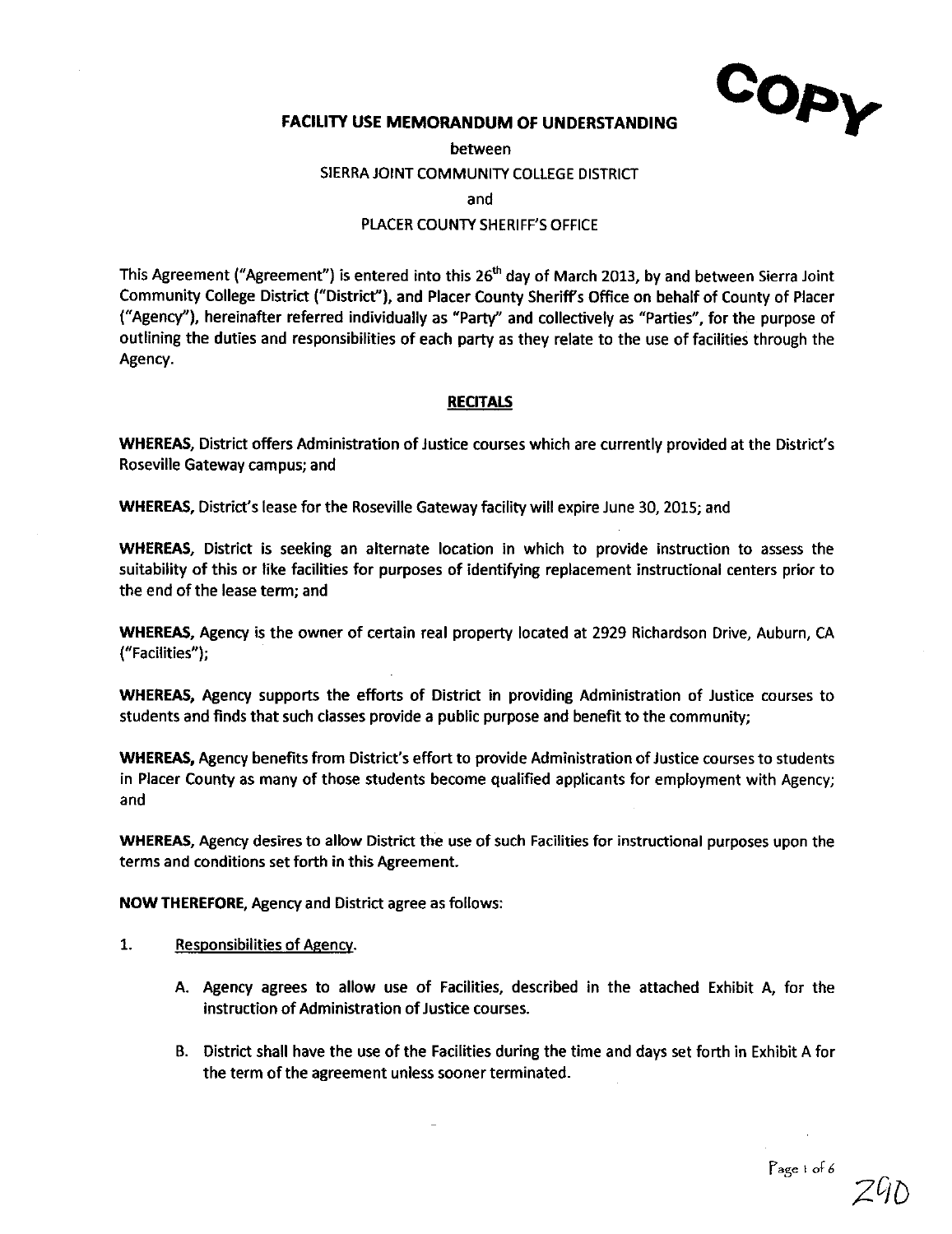- C. Agency may enter Facilities at any time during the Agreement to observe activity.
- D. Facilities Use Restrictions are identified in the attached Exhibit A.
- E. Agency shall provide normal overhead lighting, heating, water, restroom facilities and refuse receptacles for the execution of the permitted activity, unless otherwise agreed by the Parties.

### 2. Responsibilities of District.

- A. District shall offer Administration of Justice courses with the course activities described in the attached Exhibit B.
- B. District shall provide instructors, all instructor-related compensation, facilities, equipment, materials, day-to-day management support and all other related overhead necessary to conduct the courses described in this Agreement.
- C. The District shall provide instruction, supervision and evaluation of students in accordance with existing District policies, procedures and accreditation requirements of the District.
- D. District will abide by all rules and regulations of Agency in the use of the Facilities.
- 3. Term. This Agreement shall begin April 1, 2013 and terminate on March 31, 2014. Either Party may terminate this Agreement with or without cause upon ninety (90) days prior written notice to the other party. Upon any such early termination, if any courses have then commenced, then the course shall be completed for the students enrolled therein, unless such termination is due to a breach by District or unless the parties mutually agree that the course may be terminated without adversely affecting the then enrolled students. This Agreement may be renewed annually upon approval from both the District and the Agency.
- 4. Joint Planning. Parties agree to meet periodically to discuss Facility Use arrangement.
- 5. Confidentiality. Except as required by law, Agency shall hold in trust for the District, and shall not disclose to any person, any confidential information. Confidential information does not include information which is generally known or easily ascertainable by nonparties though available public documentation. Confidential information does not include this MOU.
- 6. Compliance with Applicable Laws. Parties agree to comply with all federal, state and local laws, rules, regulations and ordinances that are now or may in the future become applicable to Parties, Parties' business, equipment and personnel engaged in operations covered by this Agreement, or occurring out of the performance of such operation.
- 7. Indemnification. Agency shall defend, indemnify and hold District harmless against and from any and all claims, suits, losses, damages and liability for damages of every name, kind and description, including attorney's fees and costs incurred, brought for, or on account of, injuries to or death of any person, including but not limited to workers, District employees, and the public, or damage to property, or any related economic or consequential losses, which are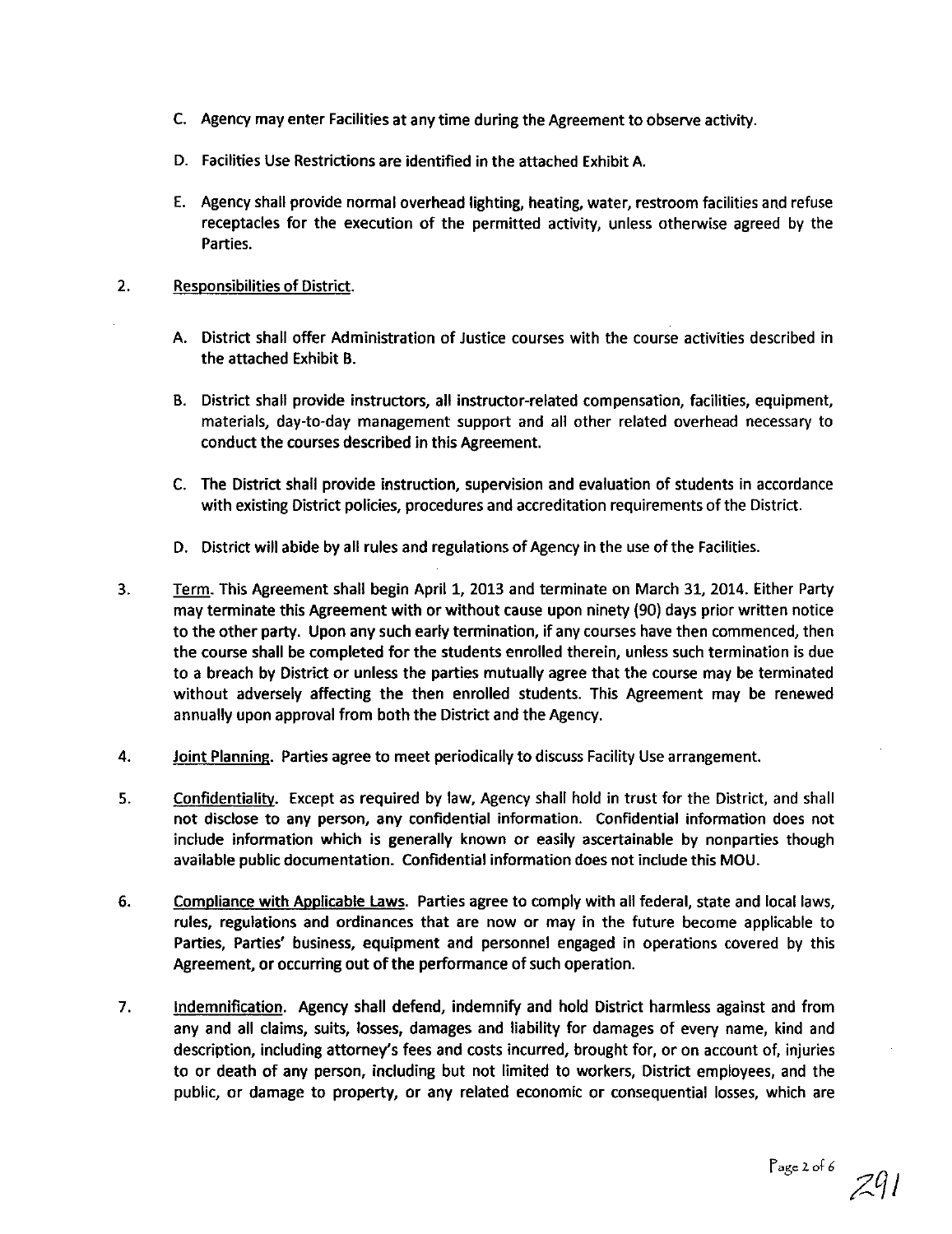claimed to or in any way arise out of or are connected with Agency services, operations, or performance hereunder. The obligation of the Agency to defend, indemnify and hold harmless the District is limited to and shall not exceed the proportion of negligence attributable to the Agency.

District shall defend, indemnify and hold Agency harmless against and from any and all claims, suits, losses, damages and liability for damages of every name, kind and description, including attorney fees and costs, arising out of District's duties, responsibilities and functions under this agreement, including but not limited to, the adequacy of or manner in which District undertakes to perform its instructional programs in accordance with any other applicable law or regulation. As used herein the term "Agency" means Placer County Sheriffs Office and the County of Placer, or its officers, officials, agents, employees, and volunteers.

8. Notices. All notices and other communications pertaining to this Agreement shall be in writing and shall be deemed to have been given by a party hereto if personally delivered to the other party or if sent by certified mail, return receipt requested. A notice sent by certified mail shall be deemed to be given on the third business day after the mailing date. All notices or communications between District and Agency pertaining to this Agreement shall be addressed as shown below:

> **District** Sierra Joint Community College District Chris Yatooma Vice President of Administrative Services 5000 Rocklin Road Rocklin, CA 95677

**Agency** Placer County Sheriff's Office 2929 Richardson Drive Auburn, CA

- 9. Insurance. District shall file with Agency concurrently herewith a Certificate of Insurance, in companies acceptable to Agency, with a Best's Rating of no less than A-:VII showing.
	- A. Worker's Compensation and Employers Liability Insurance. Worker's Compensation Insurance shall be provided as required by any applicable law or regulation. Employer's liability insurance shall be provided in amounts not less than one million dollars (\$1,000,000) each accident for bodily injury by accident, one million dollars (\$1,000,000) policy limit for bodily injury by disease, and one million dollars (\$1,000,000) each employee for bodily injury by disease.

If there is an exposure of injury to District's employees under the U.S. Longshoremen's and Harbor Worker's Compensation Act, the Jones Act, or under laws, regulations, or statutes applicable to maritime employees, coverage shall be included for such injuries or claims.

Each Worker's Compensation policy shall be endorsed with the following specific language: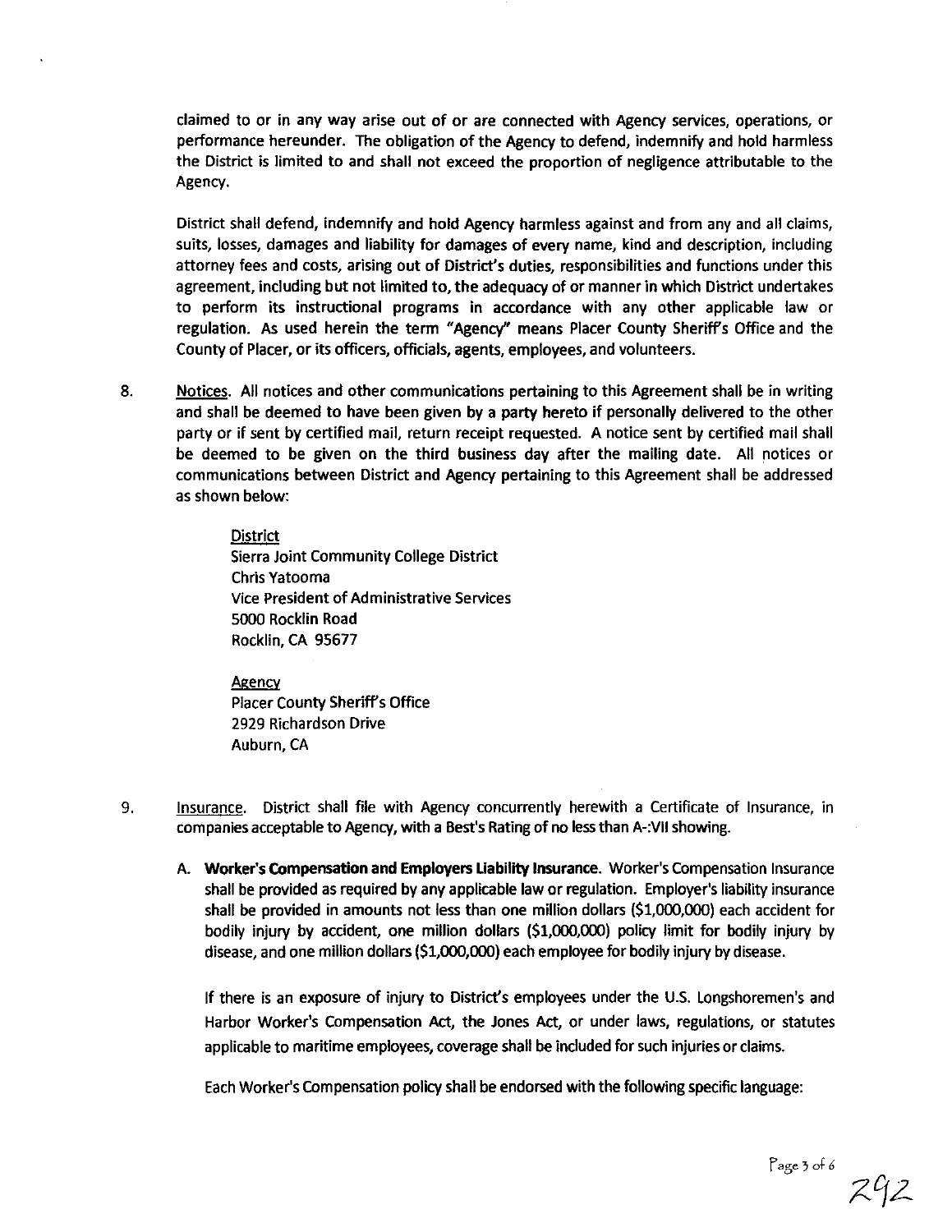*Cancellation Notice* - *'7his policy shall not be changed without first giving thirty (30) days prior written notice and ten (10) days prior written notice of cancellation for non-payment of premium* to the County of Placer".

#### B. **General Uability Insurance**

- 1) Comprehensive General Liability or Commercial General Liability insurance covering all operations by or on behalf of District, providing insurance for bodily injury liability and property damage liability for the limits of liability indicated below and including coverage for:
	- a) Contractual liability insuring the obligations assumed by District in this Agreement.
- 2) One of the following forms is required:
	- a) Comprehensive General Liability;
	- b) Commercial General Liability (Occurrence); or
	- c) Commercial General Liability (Claims Made).
- 3) If District carries a Comprehensive General Liability policy, the limits of liability shall not be less than a Combined Single Limit for bodily injury, property damage, and Personal Injury Liability of:

 $\rightarrow$ One million dollars (\$1,000,000) each occurrence  $\rightarrow$ Two million dollars (\$2,000,000) aggregate

- 4) If District carries a Commercial General Liability (Occurrence) policy:
	- a) The limits of liability shall not be less than:

 $\rightarrow$ One million dollars (\$1,000,000) each occurrence (combined single limit for bodily injury and property damage)

- $\rightarrow$ One million dollars (\$1,000,000) for Products-Completed Operations
- ->Two million dollars (\$2,000,000) General Aggregate
- b) If the policy does not have an endorsement providing that the General Aggregate Limit applies separately, or if defense costs are included in the aggregate limits, then the required aggregate limits shall be two million dollars (\$2,000,000).
- 5) Special Claims Made Policy Form Provisions. District shall not provide a Commercial General Liability (Claims Made) policy without the express prior written consent of Agency, which consent, if given, shall be subject to the following conditions:
	- a) The limits of liability shall not be less than:

 $\rightarrow$ One million dollars (\$1,000,000) each occurrence (combined single limit for bodily injury and property damage)

 $\rightarrow$ One million dollars (\$1,000,000) aggregate for Products Completed Operations  $\rightarrow$ Two million dollars (\$2,000,000) General Aggregate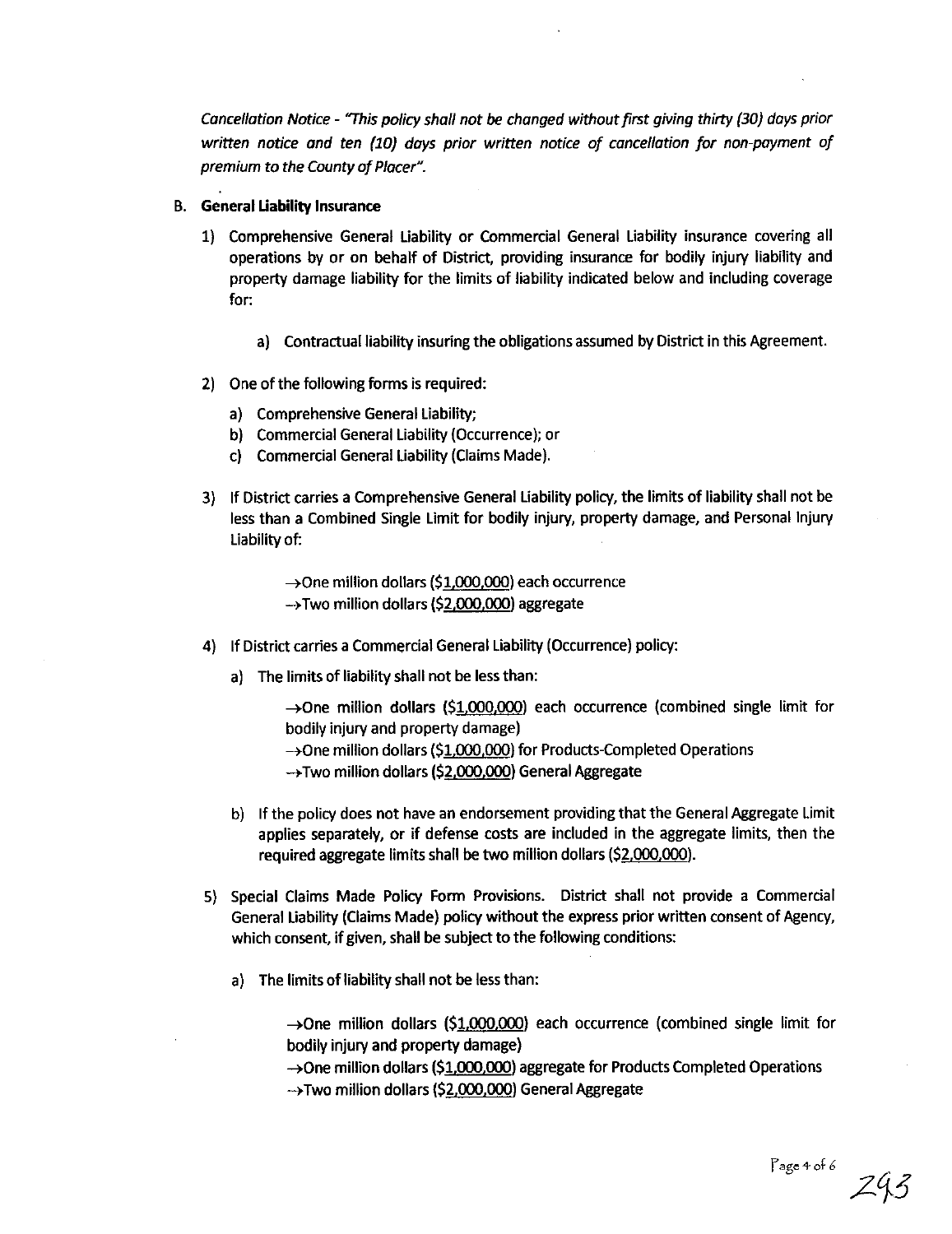- b) The insurance coverage provided by District shall contain language providing coverage up to one (1) year following the completion of the contract in order to provide insurance coverage for the hold harmless provisions herein if the policy is a claimsmade policy.
- 6) Conformity of Coverages. If more than one policy is used to meet the required coverages, such as a separate umbrella policy, such policies shall be consistent with all other applicable policies used to meet these minimum requirements. For example, all policies shall be Occurrence liability policies or all shall be Claims Made liability policies, if approved by the Agency as noted above. In no cases shall the types of polices be different.
- C. Endorsements. Each Comprehensive or Commercial General liability policy shall be endorsed with the following specific language:
	- 1) "The County of Placer, its officers, agents, employees, and volunteers are to be covered as insured for all liability arising out of the operations by or on behalf of the named insured in the performance of this Agreement."
	- 2) "The insurance provided by the District, including any excess liability or umbrella form coverage, is primary coverage to the County of Placer with respect to any insurance or selfinsurance programs maintained by the County of Placer and no insurance held or owned by the County of Placer shall be called upon to contribute to a loss."
	- 3) "This policy shall not be changed without first giving thirty (30) days prior written notice and ten (10) days prior written notice of cancellation for non-payment of premium to the County of Placer."

#### D. Automobile Liability Insurance.

Automobile liability insurance covering bodily injury and property damage in an amount no less than one million dollars (\$1,000,000) combined single limit for each occurrence.

Covered vehicles shall include owned, non-owned, and hired automobiles/trucks.

- 10. Nondiscrimination in Employment. Agency and District agree that they will not engage in unlawful discrimination in the provision of instructional services or employment of persons because of race, color, religious creed, national origin, ancestry, physical disability, mental disability, medical condition, marital status, sex, age, or sexual orientation, or a perception that a person has or is associated with a person who has, or is perceived to have, any of these characteristics.
- 11. Neither Party Considered Drafter. Despite the possibility that one party may have prepared the initial draft of this Contract or played a greater role in the physical preparation of subsequent drafts, neither party shall be deemed the drafter of this Contract. In construing this Contract in case of any claim that any provision hereof may be ambiguous, no such provision shall be construed in favor of one party on the grounds that such provision was drafted by the other.

Page 5 of 6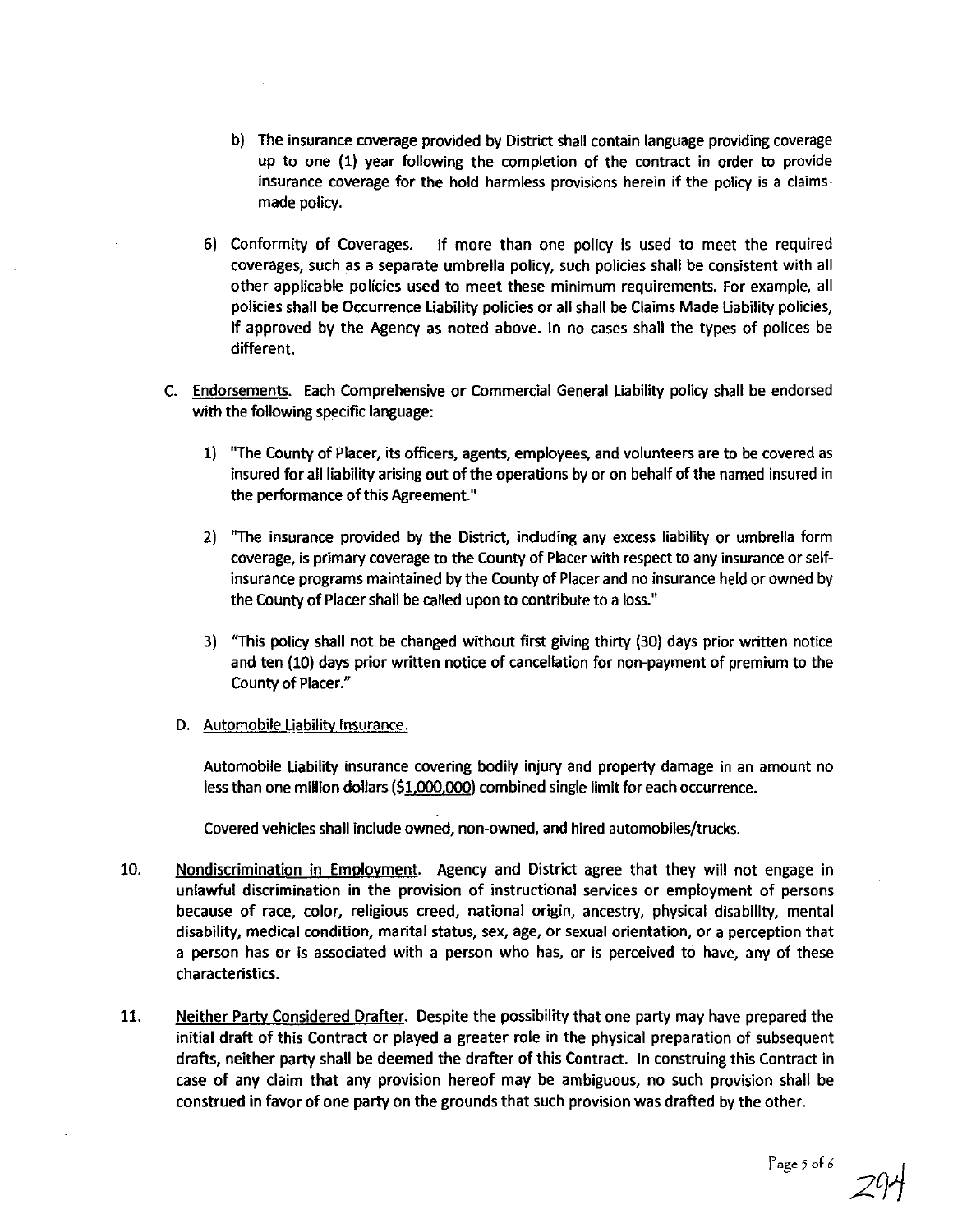- 12. No Assignment. This Agreement is personal and shall not be assigned by the Agency either in whole or in part. Any such purported assignment voids this Agreement.
- 13. Amendments. No alteration or variation of the terms of this Agreement shall be valid unless made in writing and signed by the parties hereto, and no oral understanding or agreements not incorporated herein, and no alterations or variations of the terms of this Agreement unless made in writing between the parties hereto, shall be binding on any of the parties hereto.
- 14. Governing Law. The terms and conditions of this Agreement shall be governed by the laws of the State of california with venue in Placer County, california.
- 15. Complete Agreement. This Agreement and the Exhibits hereto set forth all of the promises, covenants, and agreements between the parties with respect to the subject matter hereof, and supersede all prior and contemporaneous agreements and understandings, express or implied, oral or written, except as contained herein.

IN WITNESS WHEREOF, this Agreement has been executed by the parties hereto on the day and year first written above.

| <b>Agency</b> |        | <b>Sierra Joint Community College District</b>             |  |  |  |
|---------------|--------|------------------------------------------------------------|--|--|--|
| By:           | By:    |                                                            |  |  |  |
| Name:         | Name:  | Chris Yatooma                                              |  |  |  |
| Title         | Title: | <b>Vice President of</b><br><b>Administrative Services</b> |  |  |  |
| Date:         | Date   |                                                            |  |  |  |

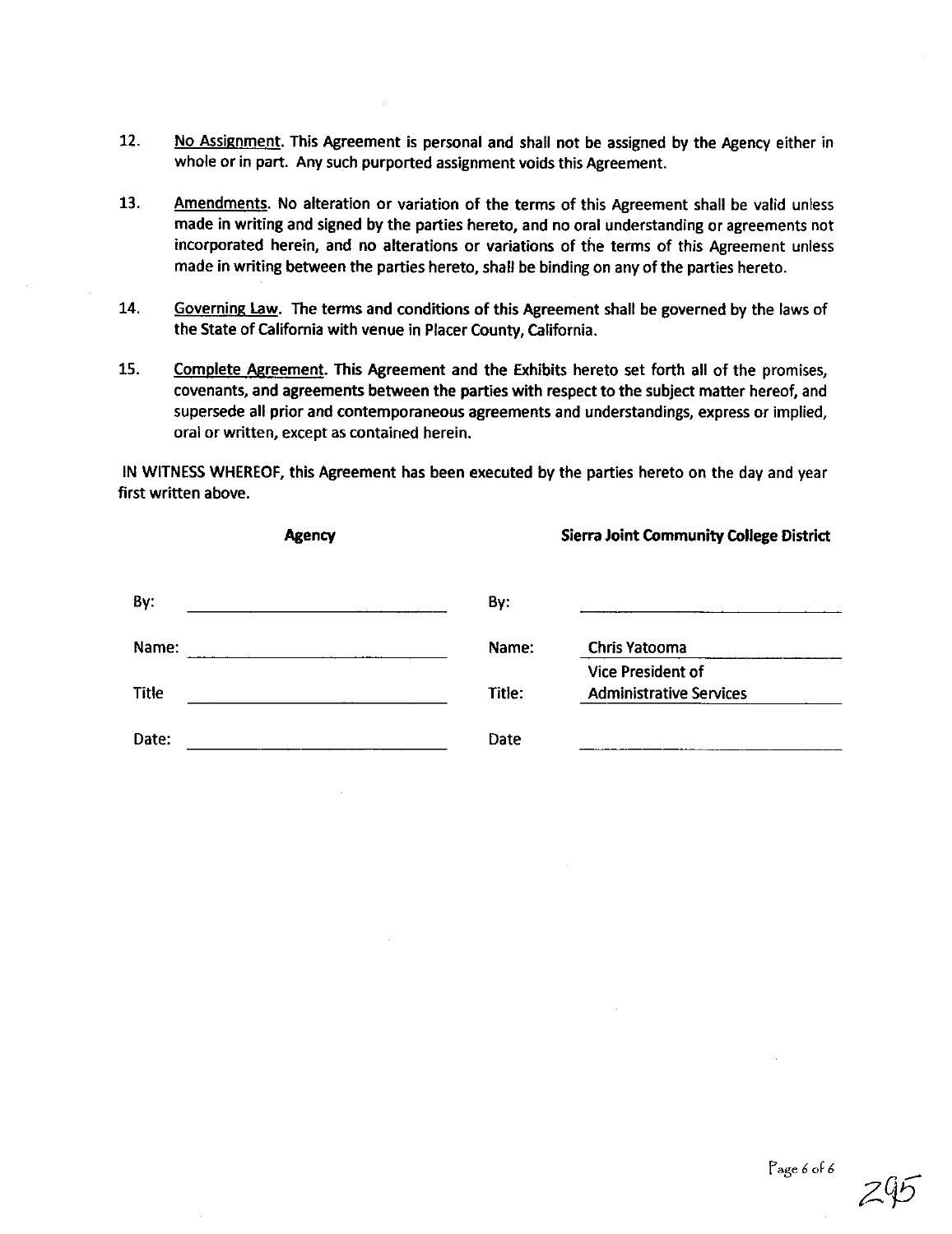

## **Exhibit A - Facilities**

The facility that will be made available to the Sierra Joint Community College District, Administration of Justice program for the purpose of instruction is as follows:

- 1. The AlC Classroom the room located in the ancillary section of the building located at 2929 Richardson Dr. Auburn CA 95603.
- 2. The common areas of the ancillary building of the AlC, including the kitchen, restrooms and hallways.
- 3. Indoor Range/AlC Range located in the ancillary building of the Ale.
- 4. Parking area will be in the Probation lot, located between the ancillary building of the AlC and Juvenile Hall on B Avenue.
- 5. Emergency access will be made available to the locker rooms via the Instructor access should the need arise.
- 6. Separate office area in the ancillary building that will be designated for Sierra College use only, it is located between the restrooms and kitchen area and adjacent to the range and classroom.

 $\ddot{i}$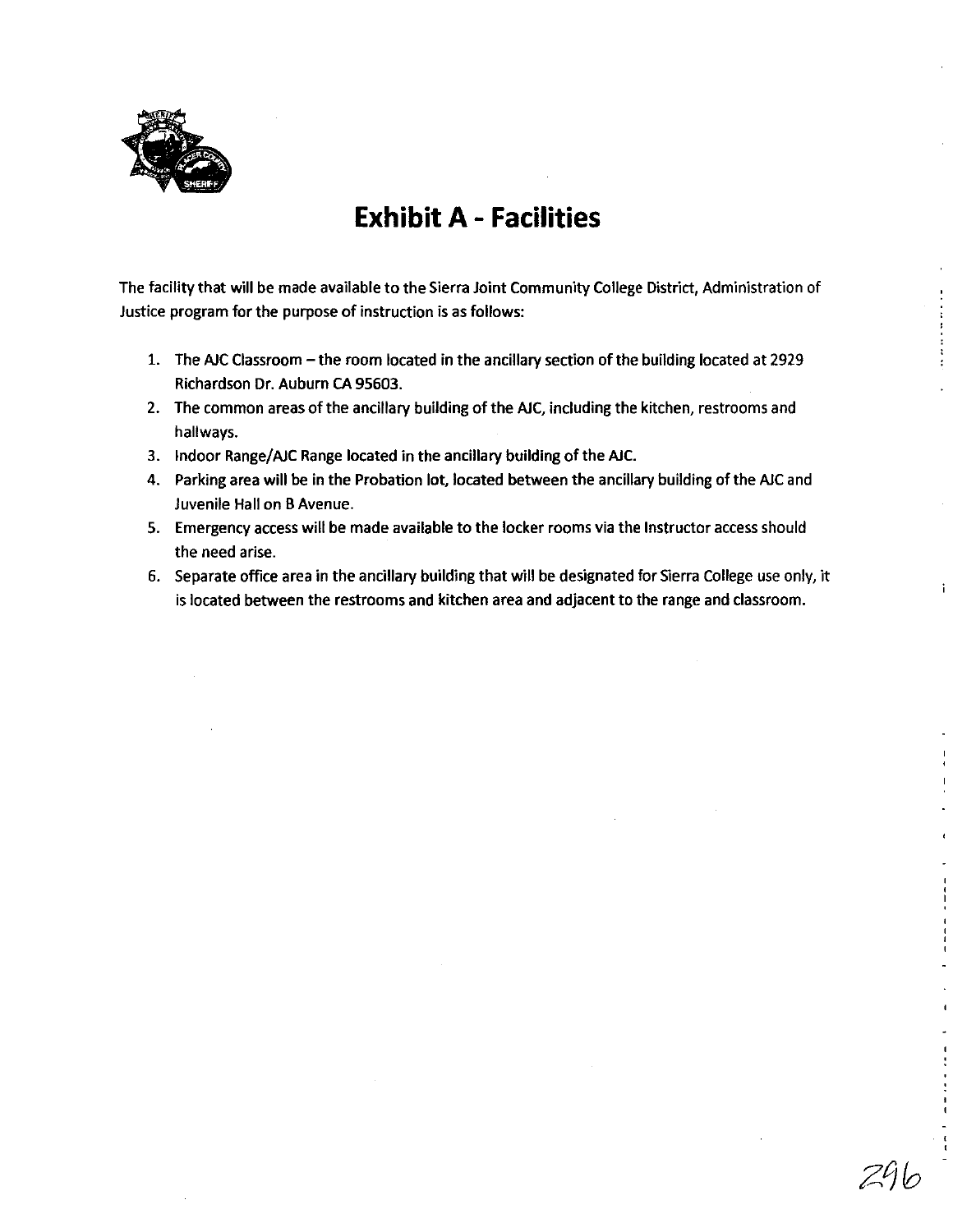## **EXHIBIT B**

 $\bar{\lambda}$ 

|                         | Sierra College Module II Law Enforcement Academy - ADMJ 120/Spring 2013 |       |                        |                                         |                        |                                                          |                                 |                      |       |  |
|-------------------------|-------------------------------------------------------------------------|-------|------------------------|-----------------------------------------|------------------------|----------------------------------------------------------|---------------------------------|----------------------|-------|--|
|                         | <b>Date</b>                                                             | Day   | Time                   | <b>Hrs</b>                              | LD#                    | Learning Domain / Title                                  | <b>Instructor</b>               | Loc.                 | Coord |  |
| ı                       | 03/23/13                                                                | Sat   | 0800-1700              | 8                                       | <b>Admin</b>           | <b>Class Orientation</b><br><b>PELLETB</b>               | Staff                           | <b>RG203</b>         | Staff |  |
| $\overline{2}$          | 04/02/13                                                                | Tues  | 1700-1800<br>1800-2200 | $\mathbf{1}$<br>$\overline{\mathbf{4}}$ | Admin<br>$LD-3$        | Equipment Issue<br>Police in the Community               | Staff<br>Vizzusi                | AJC Classroom        |       |  |
| 3                       | 04/03/13                                                                | Wed   | 1800-2200              | $\overline{\mathbf{4}}$                 | LD-3                   | Police in the Community                                  | Vizzusi                         | AJC Classroom        |       |  |
| $\overline{\mathbf{A}}$ | 04/04/13                                                                | Thurs | 1800-2200              | $\overline{\mathbf{4}}$                 | $LD-3$                 | Police in the Community                                  | Vizzusi                         | AJC Classroom        |       |  |
| 5                       | 04/09/13                                                                | Tues  | 1800-2000<br>2000-2200 | $\overline{2}$<br>$\overline{2}$        | <b>TEST</b><br>LD-8    | <b>TEST LD-3</b><br><b>General Criminal Statutes</b>     | <b>RTO</b><br>Marcheschi        | AJC Classroom        |       |  |
| 6                       | 04/10/13                                                                | Wed   | 1800-2200              | $\overline{\mathbf{4}}$                 | $LD-6$                 | <b>Property Crimes</b>                                   | Ford                            | AJC Classroom        |       |  |
| $\overline{7}$          | 04/11/13                                                                | Thurs | 1800-2200              | $\overline{\mathbf{4}}$                 | LD-18                  | Investigative Report Writing                             | Spaulding                       | AJC Classroom        |       |  |
| 8                       | 04/16/13                                                                | Tues  | 1800-2200              | $\overline{\mathbf{4}}$                 | LD-35                  | Firearms Intro.                                          | Johnson &<br>Range Staff        | AJC Range            |       |  |
| 9                       | 04/17/13                                                                | Wed   | 1800-2000<br>2000-2200 | $\overline{2}$<br>$\overline{2}$        | <b>TEST</b><br>$LD-6$  | TEST LD-8<br><b>Property Crimes</b>                      | <b>RTO</b><br>Ford              | AJC Classroom        |       |  |
| 10                      | 04/18/13                                                                | Thurs | 1800-2200              | $\overline{4}$                          | $LD-7$                 | Crimes Against Persons/Death Invest.                     | Ford                            | AJC Classroom        |       |  |
| 11                      | 04/20/13                                                                | Sat   | 0800-1700              | 8                                       | $LD-35$                | Firearms                                                 | Johnson &<br><b>Range Staff</b> | Grizzly Range        |       |  |
| 12                      | 04/23/13                                                                | Tues  | 1800-2000<br>2000-2200 | $\overline{2}$<br>$\overline{2}$        | <b>TEST</b><br>$LD-7$  | <b>TEST LD-6</b><br>Crimes Against Persons/Death Invest. | <b>RTO</b><br>Ford              | <b>AJC Classroom</b> |       |  |
| 13                      | 04/24/13                                                                | Wed   | 1800-2200              | 4                                       | $LD-17$                | Presentation of Evidence                                 |                                 | AJC Classroom        |       |  |
| 14                      | 04/25/13                                                                | Thurs | 1800-2200              | $\overline{4}$                          | $LD-15$                | Laws of Arrest                                           | Ford                            | AJC Classroom        |       |  |
| 15                      | 04/27/13                                                                | Sat   | 0800-1700              | 8                                       | LD-35                  | Firearms                                                 | Johnson &<br><b>Range Staff</b> | <b>Grizzly Range</b> |       |  |
| 16                      | 04/30/13                                                                | Tues  | 1800-1900<br>1900-2200 | $\mathbf{1}$<br>3                       | <b>TEST</b><br>$LD-15$ | TEST LD-7<br>Laws of Arrest                              | <b>RTO</b><br>Ford              | AJC Classroom        |       |  |
| 17                      | 05/01/13                                                                | Wed   | 1800-2200              | $\overline{\mathbf{4}}$                 | $LD-18$                | <b>Investigative Report Writing</b>                      | Spaulding                       | AJC Classroom        |       |  |
| 18                      | 05/02/13                                                                | Thurs | 1800-2200              | $\overline{\mathbf{4}}$                 | $LD-16$                | Search & Seizure                                         | <b>Willick</b>                  | AJC Classroom        |       |  |
| 19                      | 05/04/13                                                                | Sat   | 0800-1700              | 8                                       | LD-35                  | Firearms                                                 | Johnson &<br><b>Range Staff</b> | Grizzly Range        |       |  |
| 20                      | 05/07/13                                                                | Tues  | 1800-2000<br>2000-2200 | $\boldsymbol{2}$<br>$\overline{2}$      | <b>TEST</b><br>LD-18   | TEST LD-15<br>Investigative Report Writing               | <b>RTO</b><br>Spaulding         | AJC Classroom        |       |  |
| $\overline{21}$         | 05/08/13                                                                | Wed   | 1800-2200              | $\overline{\mathbf{4}}$                 | LD-30                  | Crime Scenes, Evidence, Forensics                        | Reed                            | AJC Classroom        |       |  |
| 22                      | 05/09/13                                                                | Thurs | 1800-2200              | 4                                       | $LD-16$                | Search & Seizure                                         | Willick                         | AJC Classroom        |       |  |
| 23                      | 05/11/13                                                                | Sat   | 0800-1700              | 8                                       | LD-35                  | Firearms                                                 | Johnson &<br><b>Range Staff</b> | <b>Grizzly Range</b> |       |  |

 $\blacksquare$  $\cdot$   $\sim$